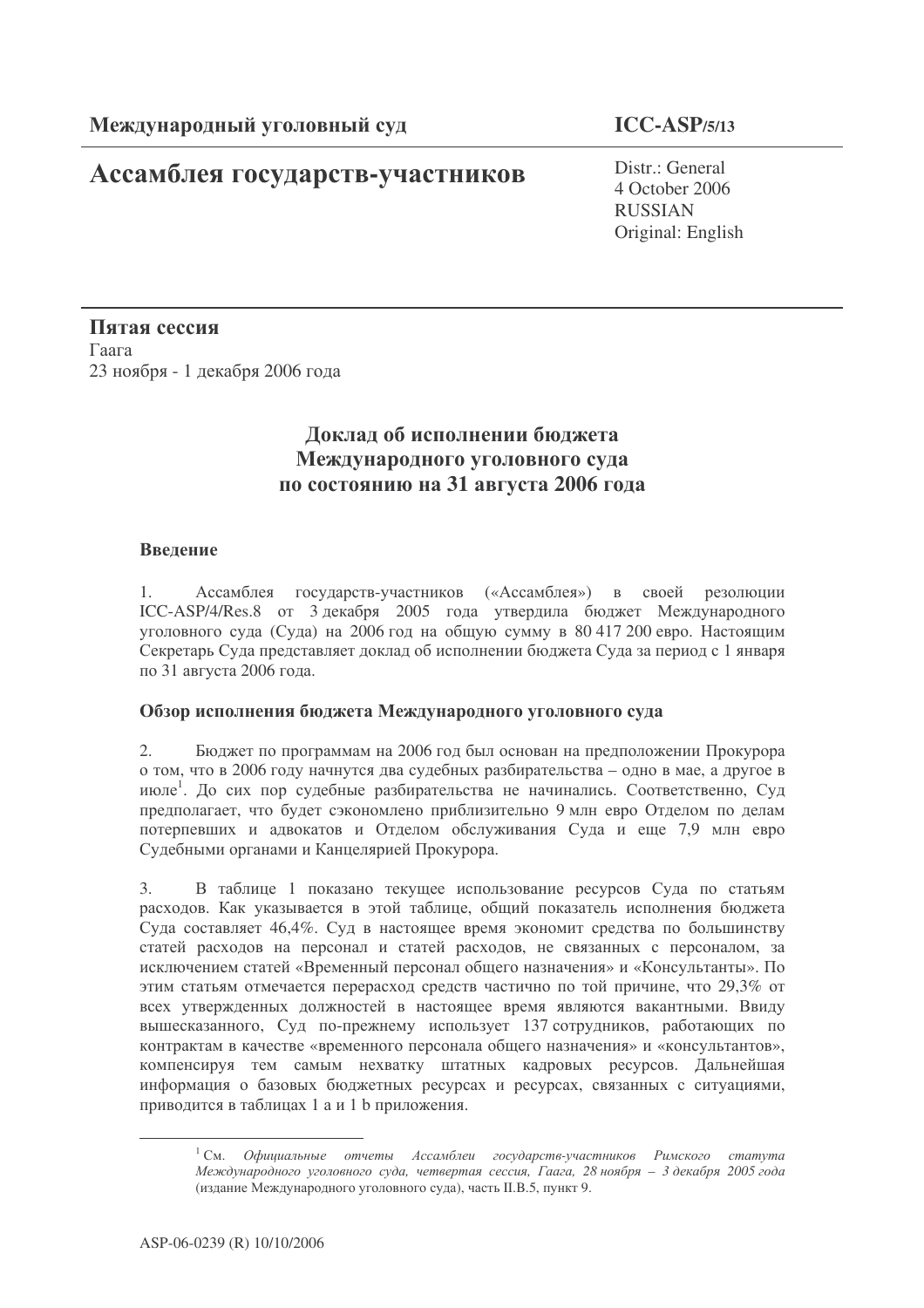## **1** Исполнение бюджета 2005 года: использование ресурсов по статьям расходов

| $(B$ TbIC. $e$ B $po)$                                       |                                       |                                                       |                                                                                 |                                                                           |
|--------------------------------------------------------------|---------------------------------------|-------------------------------------------------------|---------------------------------------------------------------------------------|---------------------------------------------------------------------------|
| Статья расходов                                              | Утвержденный<br>бюлжет на<br>2006 год | Расходы по<br>состоянию на<br>31 августа<br>2006 года | Свободный от<br>обязательств остаток<br>по состоянию на<br>31 августа 2006 года | Доля исполнения по<br>состоянию на<br>31 августа 2006 года<br>в процентах |
|                                                              | [1]                                   | $[2]$                                                 | $[1]-[2]=[3]$                                                                   | $[2]/[1]=[4]$                                                             |
| Судьи                                                        | 3785,3                                | 1947,7                                                | 1837,6                                                                          | 51,5                                                                      |
| Итого по судьям                                              | 3785,3                                | 1947,7                                                | 1837,6                                                                          | 51,5                                                                      |
| Расходы по персоналу                                         | 42 845,8                              | 19 181,6                                              | 23 664,2                                                                        | 44,8                                                                      |
| Временный персонал общего<br>назначения                      | 5 106,7                               | 4 621,6                                               | 485,1                                                                           | 90,5                                                                      |
| Временный персонал для<br>обслуживания заседаний             | 2481,8                                | 394,8                                                 | 2 0 8 7 , 0                                                                     | 15.9                                                                      |
| Сверхурочные                                                 | 311,6                                 | 175,0                                                 | 136,6                                                                           | 56,2                                                                      |
| Консультанты                                                 | 254,9                                 | 305,4                                                 | $-50,5$                                                                         | 119,8                                                                     |
| Итого по сотрудникам                                         | 51 000,8                              | 24 678,4                                              | 26 322,4                                                                        | 48,4                                                                      |
| Путевые расходы                                              | 4 0 23,8                              | 1 488,2                                               | 2 5 3 5 , 6                                                                     | 37,0                                                                      |
| Представительские расходы                                    | 48.0                                  | 18,3                                                  | 29,7                                                                            | 38,1                                                                      |
| Услуги по контрактам, включая<br>профессиональную подготовку | 8 3 5 3 , 7                           | 3 208,6                                               | 5 1 4 5 , 1                                                                     | 38,4                                                                      |
| Общие оперативные расходы                                    | 10 058,3                              | 4 2 4 1 , 8                                           | 5 816,5                                                                         | 42,2                                                                      |
| Принадлежности и материалы                                   | 1 272,3                               | 558,3                                                 | 714,0                                                                           | 43,9                                                                      |
| Мебель и оборудование                                        | 1 875,0                               | 1 1 4 6,7                                             | 728,3                                                                           | 61,2                                                                      |
| Итого по статьям, не связанным с<br>сотрудниками             | 25 631,1                              | 10 661,9                                              | 14 969,2                                                                        | 41,6                                                                      |
| Всего по МУС                                                 | 80 417,2                              | 37 288,0                                              | 43 129,2                                                                        | 46,4                                                                      |

4. В приведенной ниже таблице 2 показано исполнение бюджета по основным программам. Процентные доли исполнения бюджета Судебными органами, Канцелярией Прокурора и Секретариатом Суда практически одинаковы и все несколько превышают общий средний показатель в 46,6%. Низкий показатель процентной доли исполнения по Основной программе IV, Секретариат Ассамблеи государств-участников, который наблюдается в настоящее время, в последующие несколько месяцев улучшится, поскольку во второй половине года пройдут основные совещания. По Основной программе V, Инвестиции в помещения Суда, в 2006 году практически не было произведено никаких расходов, поскольку решение относительно временных и постоянных помещений Суда еще не принято.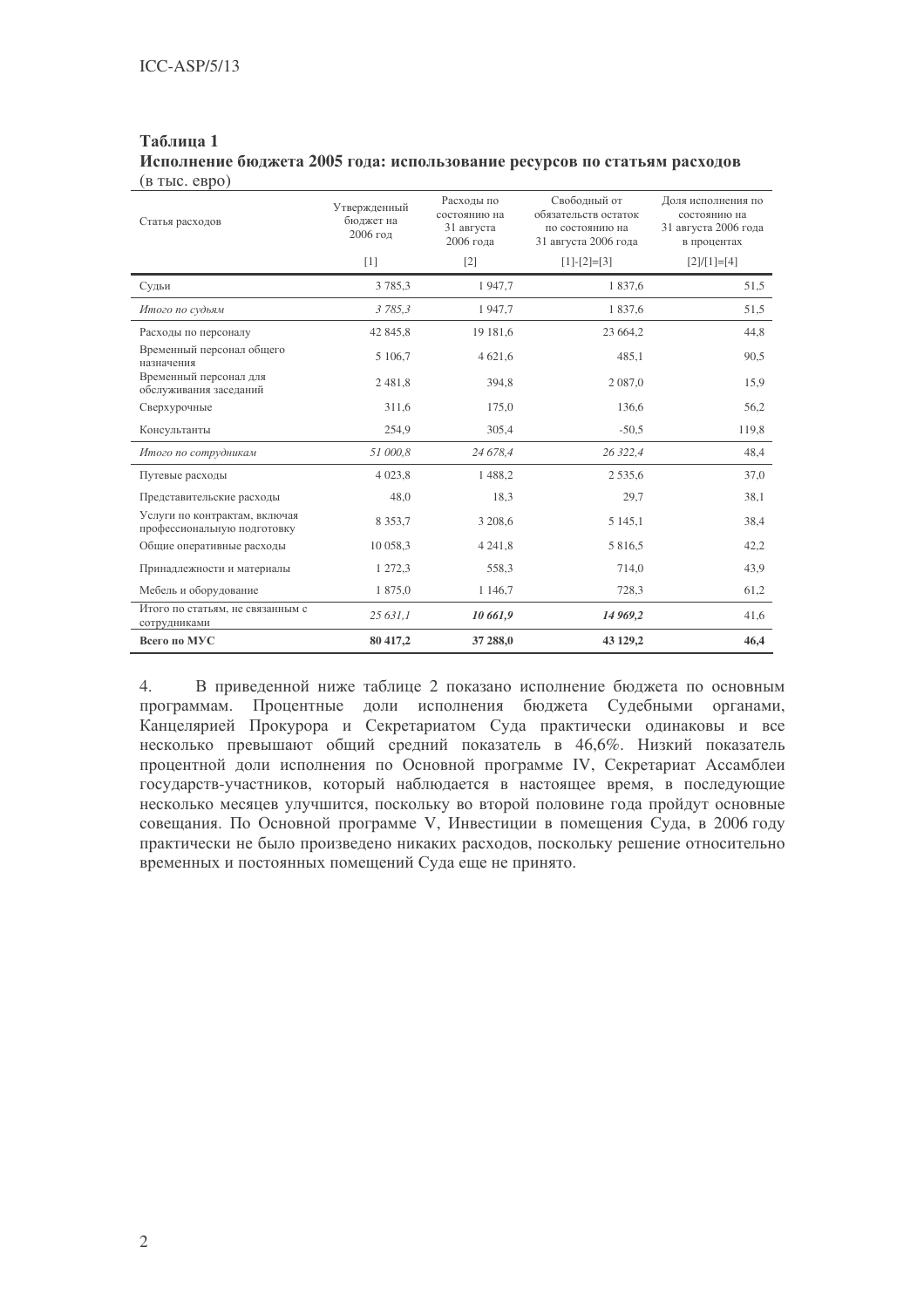### Таблица 2 Исполнение бюджета 2006 года: резюме по основным программам  $(B$  TbIC.  $e$ BDO)

| Основная программа                                  | Утвержденный<br>бюджет на<br>$2006$ год | Расходы по<br>состоянию на<br>31 августа<br>2006 года | Своболный от<br>обязательств<br>остаток по<br>состоянию на<br>31 августа<br>2006 года | Доля исполнения в<br>процентах по<br>состоянию на<br>31 августа 2006 года |
|-----------------------------------------------------|-----------------------------------------|-------------------------------------------------------|---------------------------------------------------------------------------------------|---------------------------------------------------------------------------|
|                                                     | [1]                                     | $\lceil 2 \rceil$                                     | $[1]-[2]=[3]$                                                                         | $[2]/[1]=[4]$                                                             |
| Основная программа I<br>Судебные органы             | 7 7 5 1 , 2                             | 3 611,3                                               | 4 1 3 9 . 9                                                                           | 46,6                                                                      |
| Основная программа II<br>Канцелярия Прокурора       | 20 876.3                                | 9 8 6 2, 4                                            | 11 013,9                                                                              | 47,2                                                                      |
| Основная программа III<br>Секретариат Суда          | 46 608,3                                | 22 29 1,0                                             | 24 317,3                                                                              | 47,8                                                                      |
| Основная программа IV<br>Секретариат АГУ            | 4 0 7 5 , 6                             | 1413,6                                                | 2 6 6 2 , 0                                                                           | 34,7                                                                      |
| Основная программа V<br>Инвестиции в помещения Суда | 1 1 0 5 , 8                             | 109,7                                                 | 996,1                                                                                 | 9,9                                                                       |
| Всего по МУС                                        | 80 417,2                                | 37 288,0                                              | 43 129,2                                                                              | 46,4                                                                      |

 $5<sub>1</sub>$ Суд создал в общей сложности пять отделений на местах: в Чаде (Джамена и Абеш), в Демократической Республике Конго (Киншаса и Буния) и в Уганде (Кампала). За первые восемь месяцев 2006 года Суд израсходовал 13.2 млн евро на различные ситуации (7,1 млн евро по линии Канцелярии Прокурора, 6,0 млн евро по линии Секретариата Суда и остальные 0,08 млн евро по линии Судебных органов). Большая часть этих расходов (80%) приходилась на такие статьи, как «Расходы по персоналу», «Временный персонал общего назначения» и «Путевые расходы». Ввилу конфиденциального характера расследований и производства по делам более подробных данных о расходах в связи с различными ситуациями приводиться не будет.

На рис. 1 и 2 ниже приводится сопоставление расходов по базовой деятельности 6. и деятельности, связанной с ситуациями, а также расходов по основным программам. В бюджете на 2006 год базовые расходы определены как расходы, необходимые для создания и поддержания функционирования Международного уголовного суда в качестве организации, обладающей базовым потенциалом и готовой реагировать на ситуации до начала расследования. Базовый бюджет включает ресурсы для работы судей и выборных должностных лиц, а также их помощников, ресурсы для оказания важнейших услуг в поддержку базовых административных функций Суда и эксплуатации его помещений и ресурсы, необходимые для проведения первоначального анализа и осуществления следственных, прокурорских и судебных функций до начала расследования. Бюджет, связанный с ситуациями, включает расходы на деятельность после принятия (либо Прокурором в соответствии со статьей 53 Римского статута, либо Палатой предварительного производства в соответствии со статьей 15 Статута) решения о начале расследования какой-либо ситуации. Как видно из приведенной ниже таблицы, 64,5% общих расходов Суда в размере 37,3 млн евро по состоянию на 31 августа 2006 года связаны с базовой деятельностью и 35,5% - с деятельностью по ситуациям.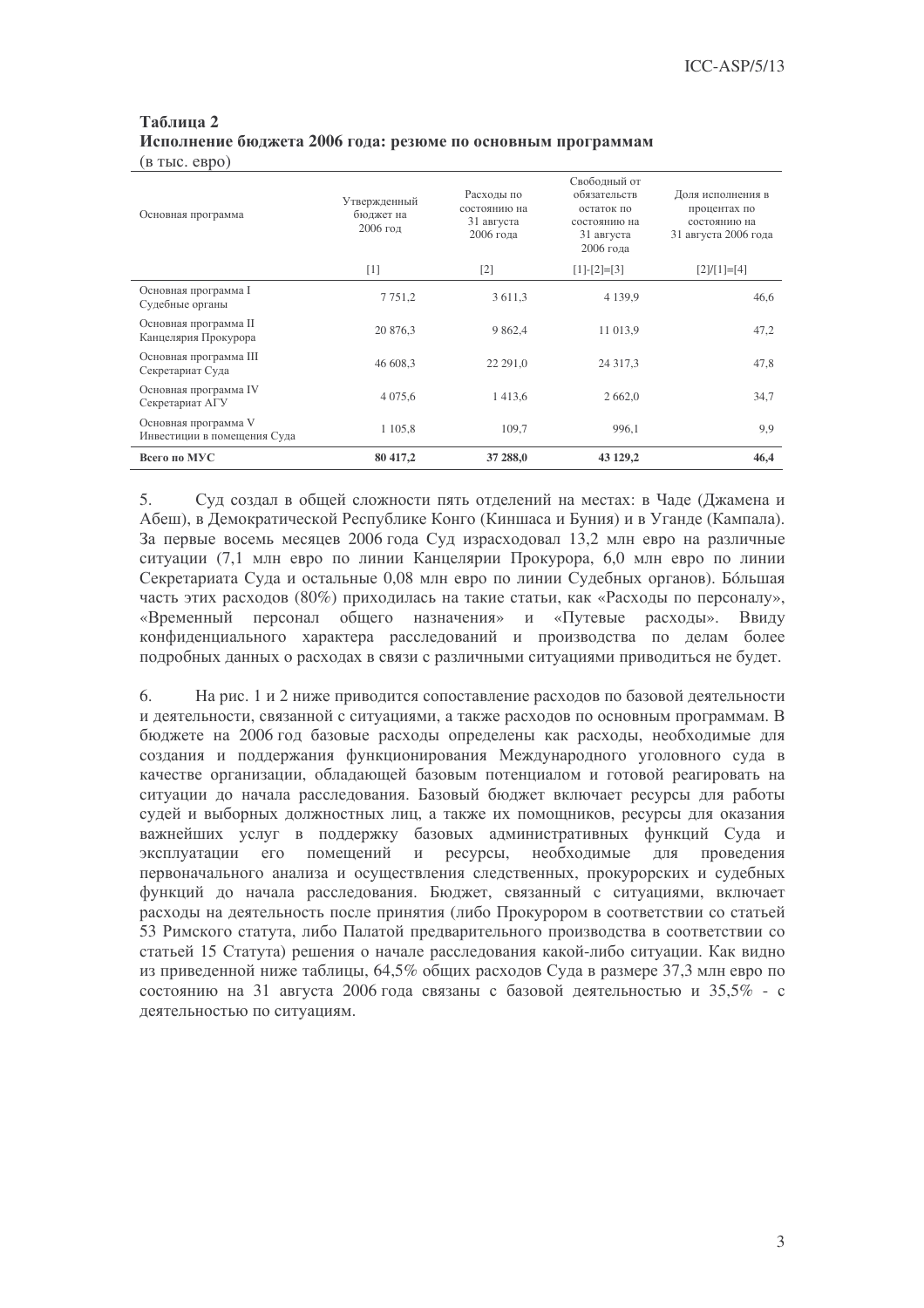### **Рис. 1**

Сравнение базовых бюджетных ассигнований и расходов с разбивкой по основным программам

(в тыс. евро)



Примечание: ОП I = Основная программа I, Судебные органы; ОП II = Основная программа II, Канцелярия Прокурора; ОП III = Основная программа III, Секретариат Суда; ОП IV = Основная программа IV, Секретариат Ассамблеи государств-участников; ОП V = Основная программа V, Инвестиции в помещения Суда.

### **Рис. 2**

Сравнение бюджетных ассигнований и расходов, связанных с ситуациями, с разбивкой по основным программам

(в тыс. евро)



Примечание: ОП I = Основная программа I, Судебные органы; ОП II = Основная программа II, Канцелярия Прокурора; ОП III = Основная программа III, Секретариат Суда; ОП IV = Основная программа IV, Секретариат Ассамблеи государств-участников; ОП V = Основная программа V, Инвестиции в помещения Суда.

7. Дополнительные данные о базовом бюджете и бюджете, связанном с ситуациями, с разбивкой по основным программам приводятся в таблицах 2 а и 2 b.

8. В докладе о работе своей шестой сессии Бюджетно-финансовый комитет просил в будущем включать в доклад об исполнении бюджета данные о вакантных должностях<sup>2</sup>. Соответственно, ниже приводятся две таблицы, в которых показано, что по состоянию на 31 августа 2006 года была замещена 441 должность из 624 утвержденных. В настоящее время не замещено 183 должности (97 должностей специалистов и 86 должностей сотрудников общего обслуживания). Из 183 вакантных должностей 35 объявлены к замещению.

<sup>&</sup>lt;sup>2</sup> См. ICC-ASP/5/1, пункт 24.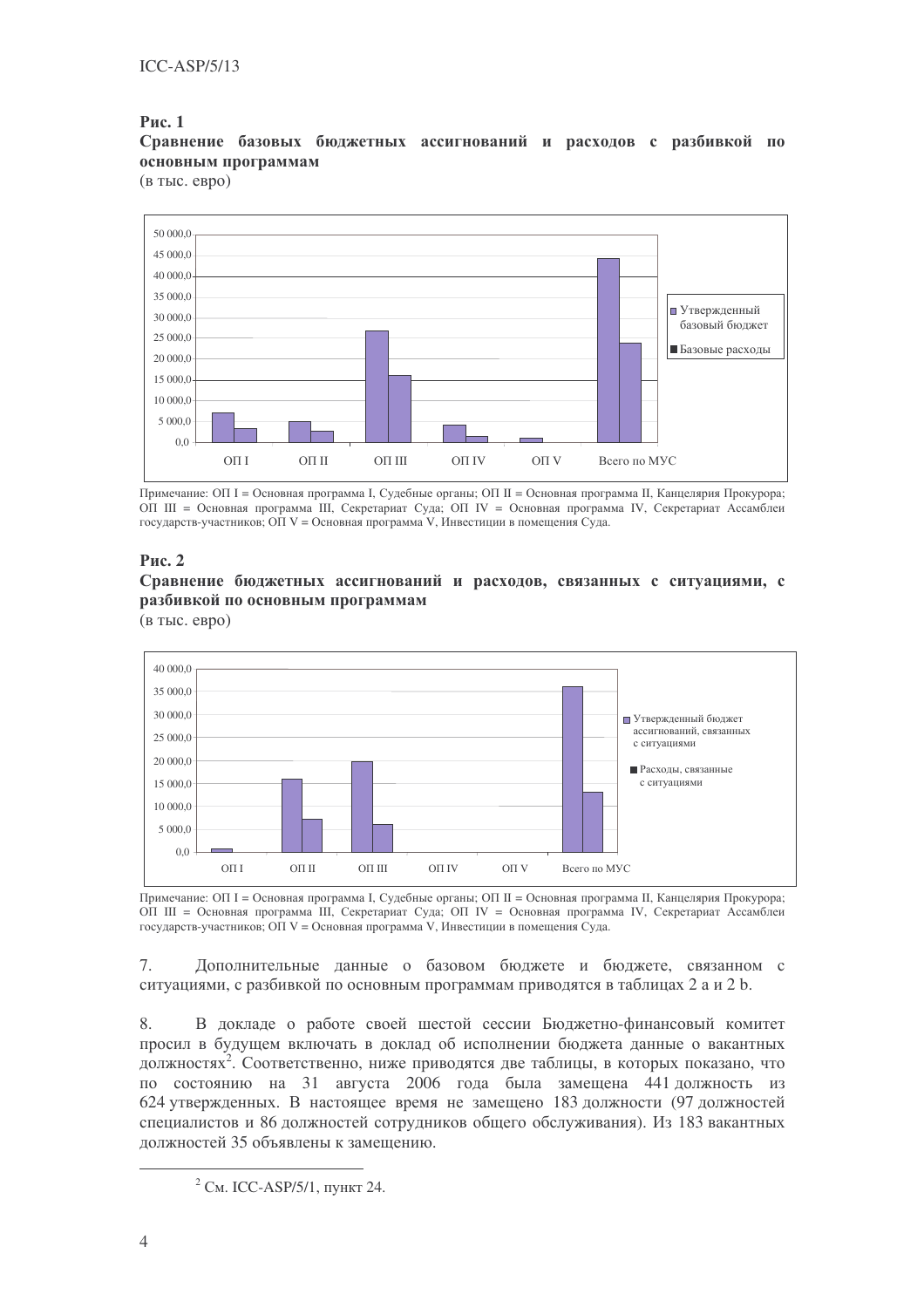### **3** Штатное расписание на 2006 год: утвержденные и замещенные должности с разбивкой по основным программам

| Основная программа                                     | Утвержденные<br>должности на<br>2006 год | Замещенные<br>должности по<br>состоянию на<br>31 августа<br>2006 года | Коэффициент<br>замещения<br>должностей в<br>процентах | Вакантные<br>должности,<br>объявленные к<br>замещению, по<br>состоянию на<br>31 августа<br>2006 года | 31 августа 2006 года | Вакантные<br>должности,<br>необъявленные к<br>замещению, по<br>состоянию на |
|--------------------------------------------------------|------------------------------------------|-----------------------------------------------------------------------|-------------------------------------------------------|------------------------------------------------------------------------------------------------------|----------------------|-----------------------------------------------------------------------------|
|                                                        | $[1]$                                    | $[2]$                                                                 | $[2]/[1]=[3]$                                         | $[4]$                                                                                                | [5a]                 | [5b]                                                                        |
| Основная программа I<br>Судебные органы                | 44                                       | 32                                                                    | 72,7                                                  | $\theta$                                                                                             | 12                   | 10                                                                          |
| Основная программа II<br>Канцелярия Прокурора          | 193                                      | 128                                                                   | 66,3                                                  | 21                                                                                                   | 44                   | 44                                                                          |
| Основная программа III<br>Секретариат Суда             | 380                                      | 275                                                                   | 72,4                                                  | 13                                                                                                   | 92                   | 69                                                                          |
| Основная программа IV<br>Секретариат АГУ               | $\overline{7}$                           | 6                                                                     | 85,7                                                  | $\mathbf{1}$                                                                                         | $\theta$             | $\Omega$                                                                    |
| Основная программа V<br>Инвестиции в<br>помещения Суда | $\overline{0}$                           | $\overline{0}$                                                        | $\overline{0}$                                        | $\Omega$                                                                                             | $\Omega$             | $\Omega$                                                                    |
| Всего по МУС                                           | 624                                      | 441                                                                   | 70,7                                                  | 35                                                                                                   | 148                  | 123                                                                         |

Примечание: колонка [5а] включает 25 вакантных должностей, которые Суд заморозил в 2006 году; в ней предлагается аннулировать в 2007 году (две должности по Основной программе I, Судебные органы, и 23 должности по Основной программе III, Секретариат Суда). Колонка [5b] отражает вакантные должности, необъявленные к замещению, за исключением 25 замороженных должностей.

#### **4**

Штатное расписание на 2006 год: утвержденные и замещенные должности с разбивкой по видам должностей (должности специалистов и должности сотрудников общего обслуживания)

| Основная программа                                  | Вил<br>должности  | Утвержденные<br>должности на<br>2006 год | Замешенные<br>должности по<br>состоянию на<br>31 августа<br>2006 года | Коэффициент<br>замешения<br>лолжностей в<br>процентах | Вакантные<br>должности,<br>объявленные к<br>замещению, по<br>состоянию на<br>31 августа<br>2006 года | Вакантные<br>должности,<br>необъявленные<br>к замещению,<br>по состоянию<br>на 31 августа<br>2006 года |
|-----------------------------------------------------|-------------------|------------------------------------------|-----------------------------------------------------------------------|-------------------------------------------------------|------------------------------------------------------------------------------------------------------|--------------------------------------------------------------------------------------------------------|
|                                                     | $[1]$             | $[2]$                                    | $[3]$                                                                 | $[3]/[2]=[4]$                                         | $[5]$                                                                                                | [6]                                                                                                    |
| Основная программа I                                | $\mathbf C$       | 28                                       | 22                                                                    | 78,6                                                  | $\mathbf{0}$                                                                                         | 6                                                                                                      |
| Судебные органы                                     | O <sub>O</sub>    | 16                                       | 10                                                                    | 62,5                                                  | $\mathbf{0}$                                                                                         | 6                                                                                                      |
| Основная программа II                               | $\mathcal{C}$     | 131                                      | 84                                                                    | 64,1                                                  | 15                                                                                                   | 32                                                                                                     |
| Канцелярия Прокурора                                | OO                | 62                                       | 44                                                                    | 71,0                                                  | 6                                                                                                    | 12                                                                                                     |
| Основная программа III                              | $\mathbf C$       | 150                                      | 107                                                                   | 71,3                                                  | 12                                                                                                   | 31                                                                                                     |
| Секретариат Суда                                    | O <sub>O</sub>    | 230                                      | 168                                                                   | 73,0                                                  | 1                                                                                                    | 61                                                                                                     |
| Основная программа IV                               | $\mathcal{C}$     | 3                                        | $\overline{c}$                                                        | 66,7                                                  | 1                                                                                                    | $\Omega$                                                                                               |
| Секретариат АГУ                                     | O <sub>O</sub>    | $\overline{4}$                           | $\overline{4}$                                                        | 100,0                                                 | $\mathbf{0}$                                                                                         | $\mathbf{0}$                                                                                           |
| Основная программа V<br>Инвестиции в помещения Суда | C/OO              | $\overline{0}$                           | $\mathbf{0}$                                                          | $\mathbf{0}$                                          | $\mathbf{0}$                                                                                         | $\mathbf{0}$                                                                                           |
| Итого сотрудников категории<br>специалистов         | $\mathcal{C}_{0}$ | 312                                      | 215                                                                   | 68.9                                                  | 28                                                                                                   | 69                                                                                                     |
| Итого сотрудников категории<br>обшего обслуживания  | 00                | 312                                      | 226                                                                   | 72,4                                                  | $\overline{7}$                                                                                       | 79                                                                                                     |
| Всего по МУС, все должности                         |                   | 624                                      | 441                                                                   | 70,7                                                  | 35                                                                                                   | 148                                                                                                    |

Примечание: С = специалисты; ОО = общее обслуживание.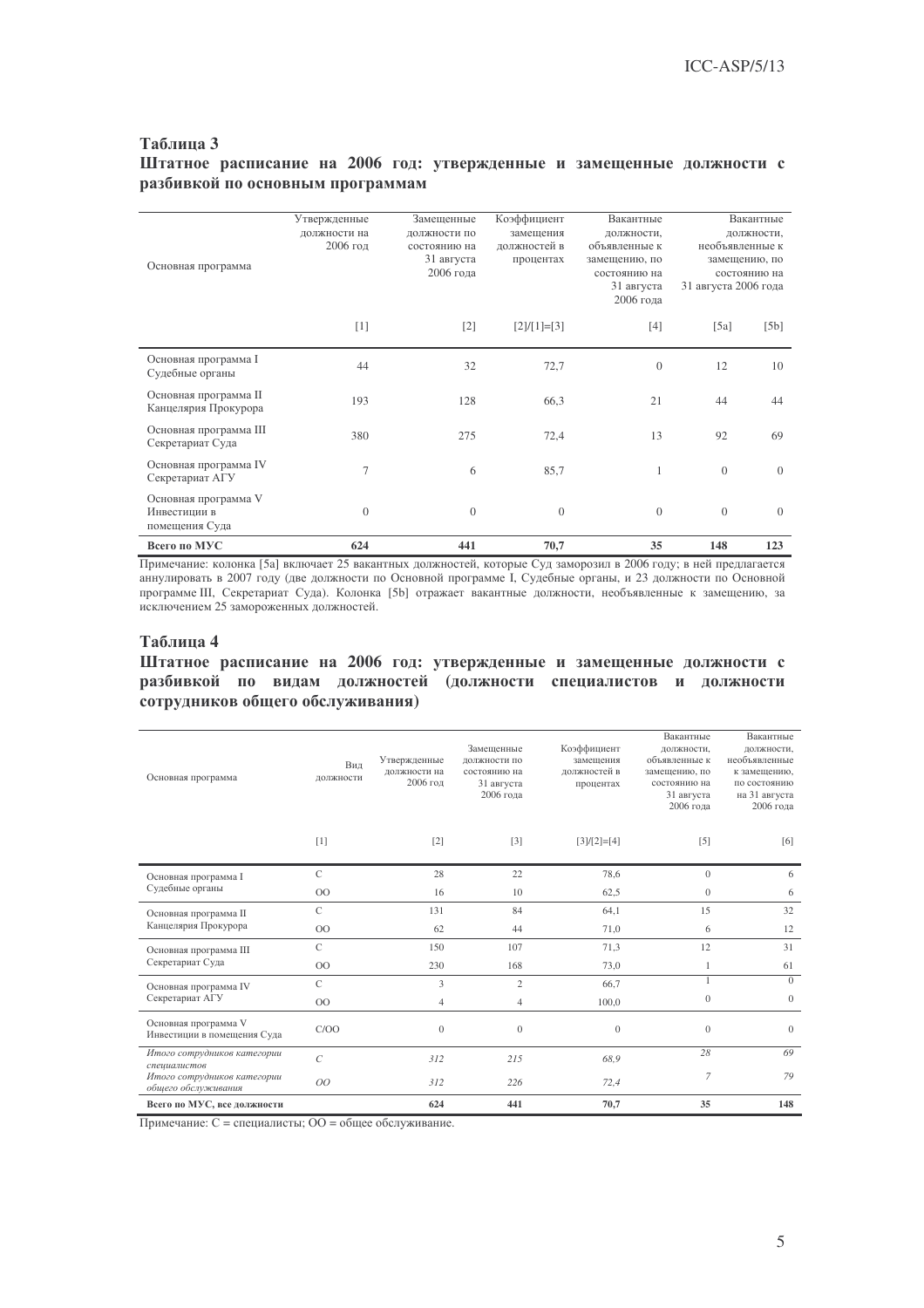9. В период с 1 января по 31 августа 2006 года Суд нанял 91 сотрудника для работы на утвержденных должностях (35 сотрудников категории специалистов и 56 сотрудников категории общего обслуживания). За тот же период 15 сотрудников прекратили работу в организации (12 сотрудников категории специалистов и 3 сотрудника категории общего обслуживания). Наблюдается позитивная тенденция к тому, что все больше и больше сотрудников остаются работать в Суде. Показатель текучести кадров за первые восемь месяцев 2006 года снизился до 16,5% против 26,3% за тот же период в предыдущем году.

10. В таблице 5 ниже представлено исполнение бюджета Суда за весь период с момента его создания. Как видно из этой таблицы, показатель исполнения бюджета улучшился с 69,5% в 2002/2003 объединенном бюджетном году, который ознаменовал начало работы Суда, до 95,4% в конце прошлого года.

### **5**

### Сравнение исполнения бюджета за период с 2002 года по 2006 год (в тыс. евро)

| Бюджетный<br>ГОД | Утвержденный<br>бюлжет | Расходы по<br>состоянию на<br>31 августа | Своболный от<br>обязательств<br>остаток по<br>состоянию на<br>31 августа | Доля<br>исполнения по<br>состоянию на<br>31 августа в<br>процентах | Расходы по<br>состоянию<br>на<br>31 декабря | Своболный от<br>обязательств остаток<br>по состоянию на<br>31 декабря | Доля<br>исполнения по<br>состоянию на<br>31 декабря в<br>процентах |
|------------------|------------------------|------------------------------------------|--------------------------------------------------------------------------|--------------------------------------------------------------------|---------------------------------------------|-----------------------------------------------------------------------|--------------------------------------------------------------------|
|                  | $[1]$                  | $[2]$                                    | $[1]-[2]=[3]$                                                            | $[2]/[1]=[4]$                                                      | $[5]$                                       | $[1]-[5]=[6]$                                                         | $[5]/[1]=[7]$                                                      |
| 2002/2003        | 30 893,5               | Данные<br>отсутствуют                    | Данные<br>отсутствуют                                                    | Данные<br>отсутствуют                                              | 21 478.0                                    | 9415.5                                                                | 69,5                                                               |
| 2004             | 53 071.8               | 22 4 21.0                                | 30 650.8                                                                 | 42,2                                                               | 43 509.5                                    | 9652.3                                                                | 82,0                                                               |
| 2005             | 66 891.2               | 32 342.0                                 | 34 549.0                                                                 | 48,4                                                               | 63 829.7                                    | 3 0 6 1 .5                                                            | 95,4                                                               |
| 2006             | 80 417.2               | 37 288.0                                 | 43 129.2                                                                 | 46,4                                                               | Данные<br>отсутствуют                       | Данные<br>ОТСУТСТВУЮТ                                                 | Данные<br>отсутствуют                                              |

Примечание: расходы за 2005 год включают 8 млн евро, перечисленных в пенсионный фонд для судей.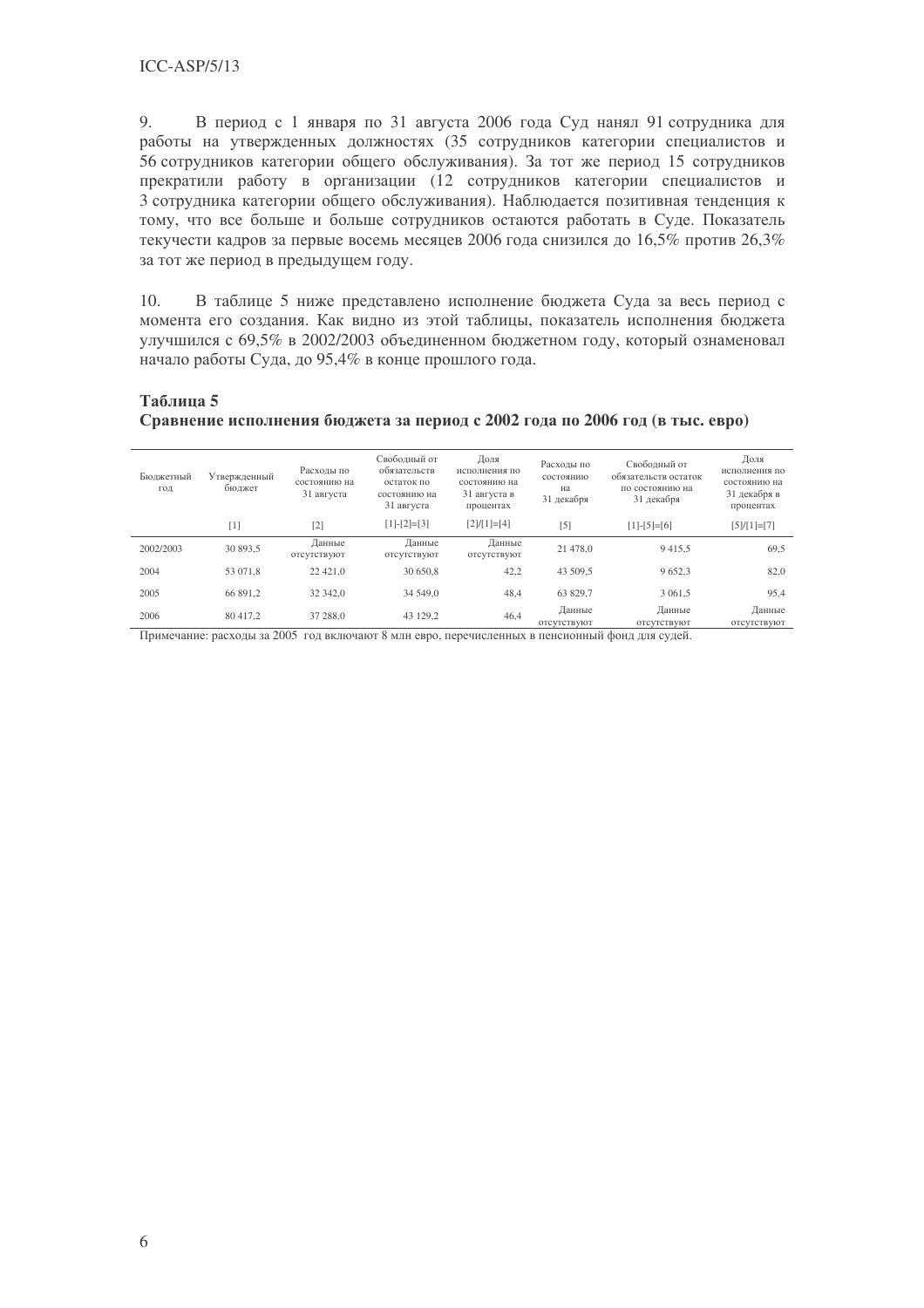## Приложение

### Таблица 1а. Исполнение бюджета 2006 года: использование ресурсов по статьям расходов - базовый бюджет (в тыс. евро)

| Статья расходов                                              | Утвержденный<br>базовый бюджет<br>2006 года | Расходы по<br>состоянию на<br>31 августа<br>2006 гола | Своболный от<br>обязательств остаток по<br>состоянию на<br>31 августа 2006 года | Доля исполнения по<br>состоянию на<br>31 августа 2006 года в<br>процентах |
|--------------------------------------------------------------|---------------------------------------------|-------------------------------------------------------|---------------------------------------------------------------------------------|---------------------------------------------------------------------------|
|                                                              | $[1]$                                       | $\lceil 2 \rceil$                                     | $[1]-[2]=[3]$                                                                   | $[2]/[1]=[4]$                                                             |
| Судьи                                                        | 3785,3                                      | 1947,7                                                | 1837,6                                                                          | 51,5                                                                      |
| Итого по судьям                                              | 3785,3                                      | 1947.7                                                | 1837.6                                                                          | 51,5                                                                      |
| Расходы по сотрудникам                                       | 24 258,6                                    | 12 546,0                                              | 11 712,6                                                                        | 51,7                                                                      |
| Временный персонал общего<br>назначения                      | 1 3 8 0 . 9                                 | 2 1 1 0 .6                                            | $-729,7$                                                                        | 152,8                                                                     |
| Временный персонал для<br>обслуживания заседаний             | 2481.8                                      | 386,3                                                 | 2 0 9 5 , 5                                                                     | 15,6                                                                      |
| Сверхурочные                                                 | 202,1                                       | 168,5                                                 | 33,6                                                                            | 83,4                                                                      |
| Консультанты                                                 | 112,0                                       | 101,4                                                 | 10,6                                                                            | 90,5                                                                      |
| Итого по сотрудникам                                         | 28 435,4                                    | 15 312,8                                              | 13 122,6                                                                        | 53,9                                                                      |
| Путевые расходы                                              | 678,0                                       | 331,1                                                 | 346,9                                                                           | 48,8                                                                      |
| Представительские расходы                                    | 48,0                                        | 18,0                                                  | 30,0                                                                            | 37,5                                                                      |
| Услуги по контрактам, включая<br>профессиональную подготовку | 3 4 0 6 , 3                                 | 2 1 9 5 .7                                            | 1 2 1 0 .6                                                                      | 64,5                                                                      |
| Общие оперативные расходы                                    | 5 9 8 9 3                                   | 3 270,0                                               | 2 7 1 9 . 3                                                                     | 54,6                                                                      |
| Принадлежности и материалы                                   | 767,6                                       | 413,1                                                 | 354,5                                                                           | 53,8                                                                      |
| Мебель и оборудование                                        | 1 1 3 4 , 6                                 | 565,0                                                 | 569,6                                                                           | 49,8                                                                      |
| Итого по статьям, не связанным<br>с сотрудниками             | 12 023,8                                    | 6792,9                                                | 5 2 3 0 , 9                                                                     | 56,5                                                                      |
| Всего по МУС                                                 | 44 244,5                                    | 24 053,4                                              | 20 191,1                                                                        | 54,4                                                                      |

### Таблица 1b. Исполнение бюджета 2006 года: использование ресурсов по статьям расходов - бюджет, связанный с ситуациями (в тыс. евро)

| Статья расходов                                              | Утвержденный<br>бюджет на 2006 год | Расхолы по<br>состоянию на<br>31 августа<br>2006 года | Своболный от<br>обязательств остаток по<br>состоянию на<br>31 августа 2006 года | Доля исполнения по<br>состоянию на<br>31 августа 2006 года в<br>процентах |
|--------------------------------------------------------------|------------------------------------|-------------------------------------------------------|---------------------------------------------------------------------------------|---------------------------------------------------------------------------|
|                                                              | $[1]$                              | $[2]$                                                 | $[1]$ - $[2]$ = $[3]$                                                           | $[2]/[1]=[4]$                                                             |
| Судьи                                                        | 0,0                                | 0,0                                                   | 0.0                                                                             | 0,0                                                                       |
| Итого по судьям                                              | 0,0                                | 0,0                                                   | 0,0                                                                             | 0,0                                                                       |
| Расходы по сотрудникам                                       | 18 587,4                           | 6 6 3 5 , 7                                           | 11 951,5                                                                        | 35,7                                                                      |
| Временный персонал общего<br>назначения                      | 3 7 2 5, 8                         | 2 5 1 1 , 0                                           | 1 2 1 4,8                                                                       | 67,4                                                                      |
| Временный персонал для<br>обслуживания заседаний             | 0,0                                | 8,5                                                   | $-8,5$                                                                          |                                                                           |
| Сверхурочные                                                 | 109,3                              | 6,5                                                   | 103,1                                                                           | 5,9                                                                       |
| Консультанты                                                 | 142,9                              | 204,0                                                 | $-61,1$                                                                         | 142,8                                                                     |
| Итого по сотрудникам                                         | 22 565,4                           | 9 3 65,7                                              | 13 199,8                                                                        | 41,5                                                                      |
| Путевые расходы                                              | 3 3 4 5 , 8                        | 1 1 5 7 , 0                                           | 2 1 8 8 , 8                                                                     | 34,6                                                                      |
| Представительские расходы                                    | 0,0                                | 0,3                                                   | $-0,3$                                                                          |                                                                           |
| Услуги по контрактам, включая<br>профессиональную подготовку | 4 9 4 7 , 4                        | 1 0 1 2,9                                             | 3 9 3 4 5                                                                       | 20,5                                                                      |
| Общие оперативные расходы                                    | 4 0 6 9 , 0                        | 971,8                                                 | 3 0 9 7, 2                                                                      | 23,9                                                                      |
| Принадлежности и материалы                                   | 504,7                              | 145,2                                                 | 359,5                                                                           | 28,8                                                                      |
| Мебель и оборудование                                        | 740,4                              | 581,7                                                 | 158,7                                                                           | 78,6                                                                      |
| Итого по статьям, не связанным<br>с сотрудниками             | 13 607,3                           | 3 868.9                                               | 9 7 38,4                                                                        | 28.4                                                                      |
| Всего по МУС                                                 | 36 172,7                           | 13 234,6                                              | 22 938,2                                                                        | 36,6                                                                      |